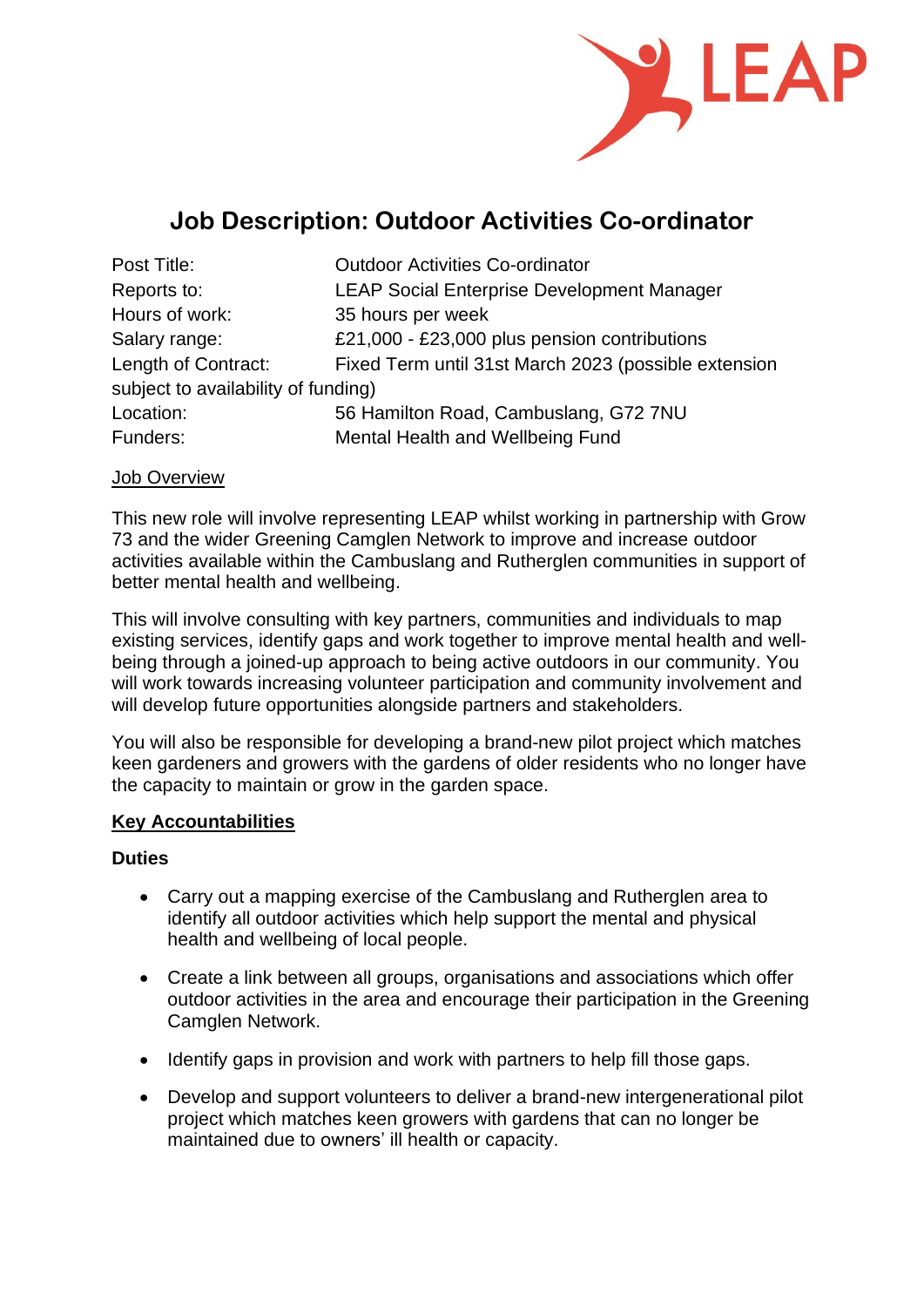- Support in the continuation of the Cambuslang Market Stall project at Leap and develop a regular farmer's markets within our community building.
- Develop a strong working relationship with partners to support them to deliver their work including applying for additional funding, linking up volunteers with essential skills and helping to better share resources across the network.
- Support the Community Gardener and Shed Co-ordinator to prioritise their time in accordance with community need.
- Recruit, train and retain volunteers or work together with partners to share volunteer skills and experience across the wider network.
- Develop and maintain monitoring and evaluating systems to ensure key milestones are being achieved and use findings to develop and improve the service.
- Co-ordinate the marketing and publicity of the project to maintain a high area profile, including presentations and production of advertising materials for all partners were required.
- Seek out and secure further funding opportunities to ensure the long-term sustainability of the project and support the development of current/new activities.

#### **Service Excellence**

- Always provide a high level of internal and external customer service.
- To lead the planning and implementation of a project plan to exceed the targets and outcomes set by the funder.
- Effectively co-ordinate robust communication between all partners and across all elements of the project and spread your time and efforts fairly across all stakeholders.
- To listen to and involve local people in the development of the project, ensuring ownership by the local community and partners.
- Report developments and challenges to the wider Greening Camglen Network.
- Attend internal and external events, meetings and training as required.

#### **Managing Relationships**

- Promote and champion the role of volunteers so that they are respected and valued for their contribution, ensuring their experience is optimised. Celebrate success with volunteers and ensure regular feedback of progress is provided and ensuring their training needs are met.
- To establish a rapport with partners, participants and volunteers and establish an understanding of their individual needs and how you can support them to optimise their experience or develop their ambitions.